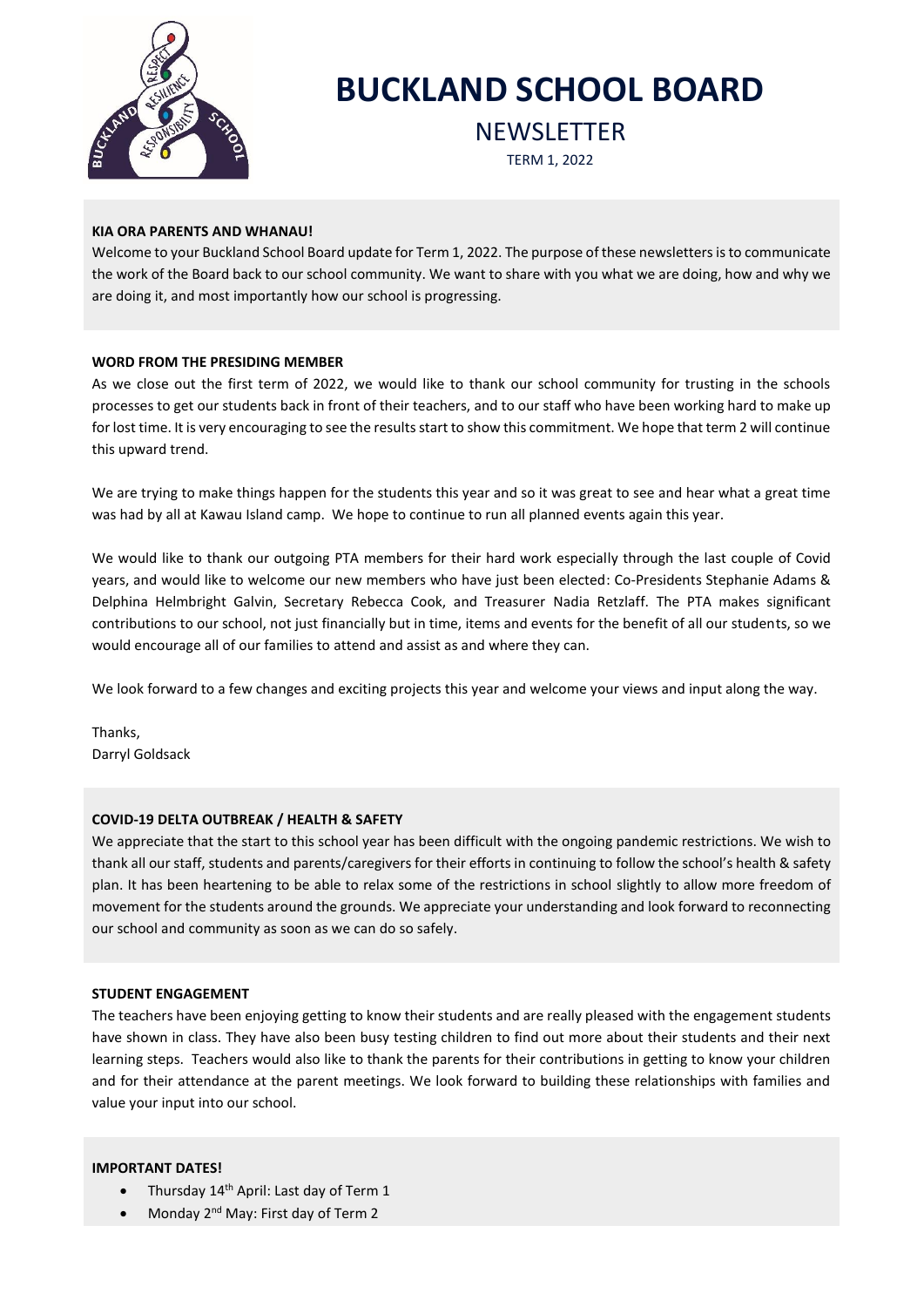#### **SCHOOL BOARD ELECTIONS 2022**

Becoming a board member is one way parents and caregivers can play a crucial role in helping children reach their highest educational potential, and actively support their school.

School boards must hold elections for parent and staff representatives every three years. The next school board elections will be taking place this September. If you are interested in becoming a board member or have questions about the election process, then check out the information at the link below. Or, have a chat with one of us! We are happy to help.



**For really useful information and resources that explain the role of school boards and information about how to become a school board member, visit:<https://nzsta.org.nz/advice-and-support/information-for-parents/>**

#### **PROPERTY UPDATE**

We are pleased to confirm that our library decking and seating project has now been completed. This provides teachers and students with much needed additional space to use during library visits, as well as an extra outdoor seating area for students at break times. We hope to further improve this area with some shade in the future.

A long-awaited extension/upgrade to our staff room continues to progress through the planning stages and we hope to have Ministry of Education approval for this soon.

We are excited to confirm that planning for a new senior playground is underway, and look forward to seeing this come to life. We will keep you informed as this project progresses.

Early investigation into potential coverings for one of our turfed courts has also begun. This would be a really beneficial addition to the school in terms of allowing assemblies and outdoor activities to take place in all weather conditions.

Plans for upgrading seven of our classrooms remains an ongoing project. We are working with the Ministry of Education to finalise the details and we will keep you updated.

A Property Modification project to allow wheelchair accessibility to all areas of the school will begin this week, with the bulk of the first stage to take place during the school holiday break.

#### **BOARD MEETINGS**

Your Board meets every month to discuss, review and plan governance related issues. Board meetings are open meetings and members of our school community are welcome to attend as an observer. In the event of lockdown, the meetings are held remotely, online. If you would like to attend or learn more, please contact us via email (board@buckland.school.nz). Board meeting minutes are public documents and available to view on our school website.



*Next Board Meeting: April meeting to take place on Wednesday 4 th May due to school holidays.*

#### **CONTACTING YOUR BOARD**

If you would like to contact the board regarding any queries, you can email us at: [Board@buckland.school.nz.](mailto:Board@buckland.school.nz) It is important to remember that there are proper channels and procedures in place for concerns and complaints, and these can be found on the school website here: [Home>BOT>Concerns and Complaints Policy & Procedures.](https://www.buckland.school.nz/6/file_sets/37-concerns-and-complaints-policy-procedures) If you need assistance and would like a board member to support you in following the correct processes, please do not hesitate to ask. Additionally, say hello and have a chat next time you see us at school!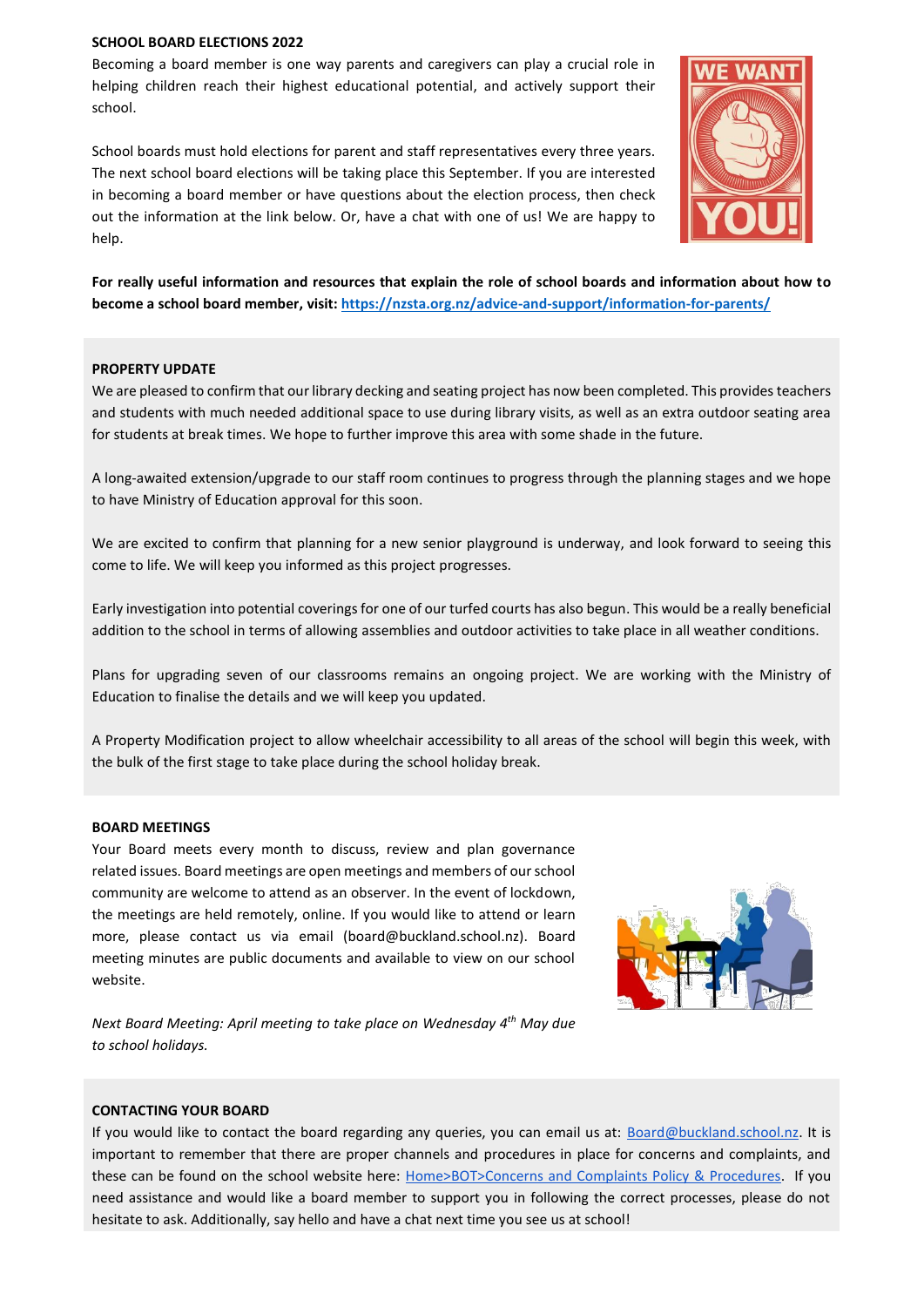Your Buckland School Board members are (left to right in photo):

- Sarah Herring (Secretary)
- Andrew Maunder
- Mavis Glasgow (Principal)
- Dave Honiss
- Brandon Foster
- Darryl Goldsack (Presiding Member)
- Lisa Robertson (Staff Representative)



# **POLICY UPDATE**

As you know, our school has been working with SchoolDocs to create a website for our policies and procedures. **We are excited to announce that the site is now live and available to our school community!**

The school works on a subscription basis with SchoolDocs to maintain, update, and review our policies. SchoolDocs provides us with a comprehensive core set of policies, which have been well researched and follow the Ministry of Education National Administration Guidelines. The policies and procedures are tailored to our school, and the school supplies specific information such as our charter, and procedures for behaviour management, reporting to parents, etc.

SchoolDocs updates, modifies, or creates policies in response to changes in legislation or Ministry guidelines, significant events, reviews/requests from schools, and regular reviewing from the SchoolDocs team. Our school board has the opportunity to view changes/additions and comment on them before they are implemented. We will advise you when policies are up for review and how you can take part in the review.

**We invite you to visit the site [https://buckland.schooldocs.co.nz](https://buckland.schooldocs.co.nz/) Our username is "buckland" and password "george72".**



# **COMMUNITY SURVEY RESULTS: 2021**

Thank you to everyone who participated in our 2021 community survey. We appreciate all the feedback and helpful comments, and we are listening to what you have to say. The information received in our community surveys is very important because it helps the board decide on the direction Buckland School will take going forward, and is incorporated into the new school [Charter and Strategic Plan.](https://www.buckland.school.nz/6/file_sets/36-charter-and-strategic-plan)

Following are some key takeaways, as well as answers to questions that were raised in the survey comments. The results were generally very **positive** and we noticed a significant increase in the "agree" and "strongly agree" responses in many categories compared with our last survey in 2019, which reflects the continued hard work of our staff here at Buckland School. We focus on continued improvement, so while we celebrate the successes, we also acknowedge areas for improvement. Thanks again to everyone who took part!

# **SURVEY HIGHLIGHTS:**

**More than 80% agree!**

More

than 80% agree!

- Education Outside The Classroom (EOTC) activities are appropriate and provide good learning opportunities for students.
- The amount of time spent on sport/physical education is appropriate.
- School Reports give a clear picture of how children are doing at school.
- School supports children to manage relationships.
- Te reo Maori and tikanga Maori (Maori language and culture) are visible and well-integrated in the classroom and the school.

*(The above categories returned over 80% Strongly Agree or Agree responses, AND showed a significant improvement vs 2019. Therefore they are areas worth celebrating!)*